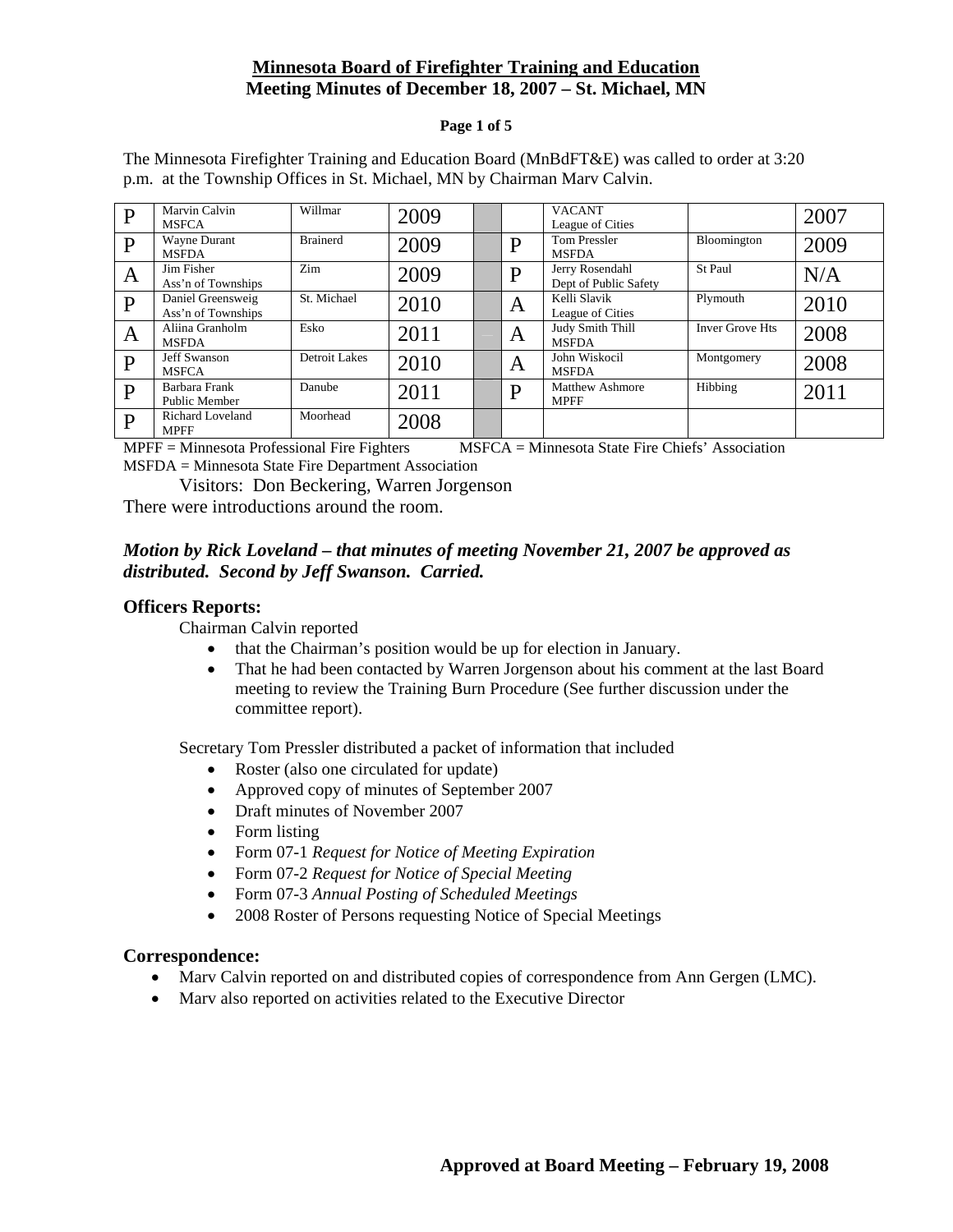#### **Minnesota Board of Firefighter Training and Education Meeting Minutes of December 18, 2007 – St. Michael, MN Page 2 of 5**

#### **Committee Reports and Action:**

Training Committee

The Committee had met and brought several actions before the Board for approval. *[Secy Note: In interest of reporting brevity – the motions below are in the format of Maker, Seconder, Motion, and action.]* 

*Rick Loveland, Tom Pressler – to approve the recommendation of the Training Committee that minimum requirements for Instructor Qualification be found in NFPA-1041 and certification in whatever discipline they are to teach. Carried without opposition.* [Reconsidered and sent back to Training Committee for further clarification.]

*Rick Loveland, Jerry Rosendahl – that all National Fire Academy classes be approved as well as instructors for those classes as approved by the NFA. Carried without opposition.* 

*Rick Loveland, Tom Pressler – that Wildland Fire Courses [S130 ] as developed by the DNR and U.S. Forest Service and instructors qualified by those services be accepted. Carried without opposition.* 

*Rick Loveland, Matt Ashmore – that curriculum for approval by the Board be based on NFPA-472 – Professional Competence of Responders to Hazardous Materials Incidents. Carried without opposition.* 

*Tom Pressler, Rick Loveland – to reconsider first motion on approval of minimum instructor requirements. Carried without opposition.* 

*Jerry Rosendahl, Jeff Swanson – to table the instructor qualification motion and refer it back to the Training Committee for further clarification. Carried without opposition.* 

*Rick Loveland, Jeff Swanson – that curriculum for approval by the Board be based on NFPA-1001 – Fire Fighter Professional Qualifications (includes FFI and FFII). Carried without opposition.* 

*Rick Loveland, Jeff Swanson – that curriculum for approval by the Board be based on NFPA-1670 – Operations and Training for Technical Search and Rescue Incidents (10 Disciplines). Carried without opposition.* 

*Rick Loveland, Wayne Durant – that curriculum for approval by the Board be based on NFPA-1021 – Fire Officer Professional Qualifications. Carried without opposition.* 

*Rick Loveland, Barbara Frank – that curriculum for approval by the Board be based on NFPA-1002 – Fire Apparatus Driver/Operator Professional Qualifications. Carried without opposition.* 

*Rick Loveland, Barbara Frank – that curriculum for approval by the Board be based on NFPA-1031 – Professional Qualifications for Fire Inspector and Plan Examiner. Carried without opposition.* 

*Rick Loveland, Jeff Swanson – that curriculum for approval by the Board be based on NFPA-1033 – Professional Qualifications for Fire Investigator. Carried without opposition.* 

*Rick Loveland, Dan Greensweig – that curriculum for approval by the Board be based on NFPA-1035 – Professional Qualifications for Public Fire and Life Safety Educator. Carried without opposition.* 

*Rick Loveland, Wayne Durant – that curriculum for approval by the Board be based on NFPA-0921 – Guide for Fire and Explosion Investigations. Carried without opposition.* 

*Rick Loveland, Tom Pressler – that curriculum for approval by the Board be based on OSHA Mandated Standards. Carried without opposition.*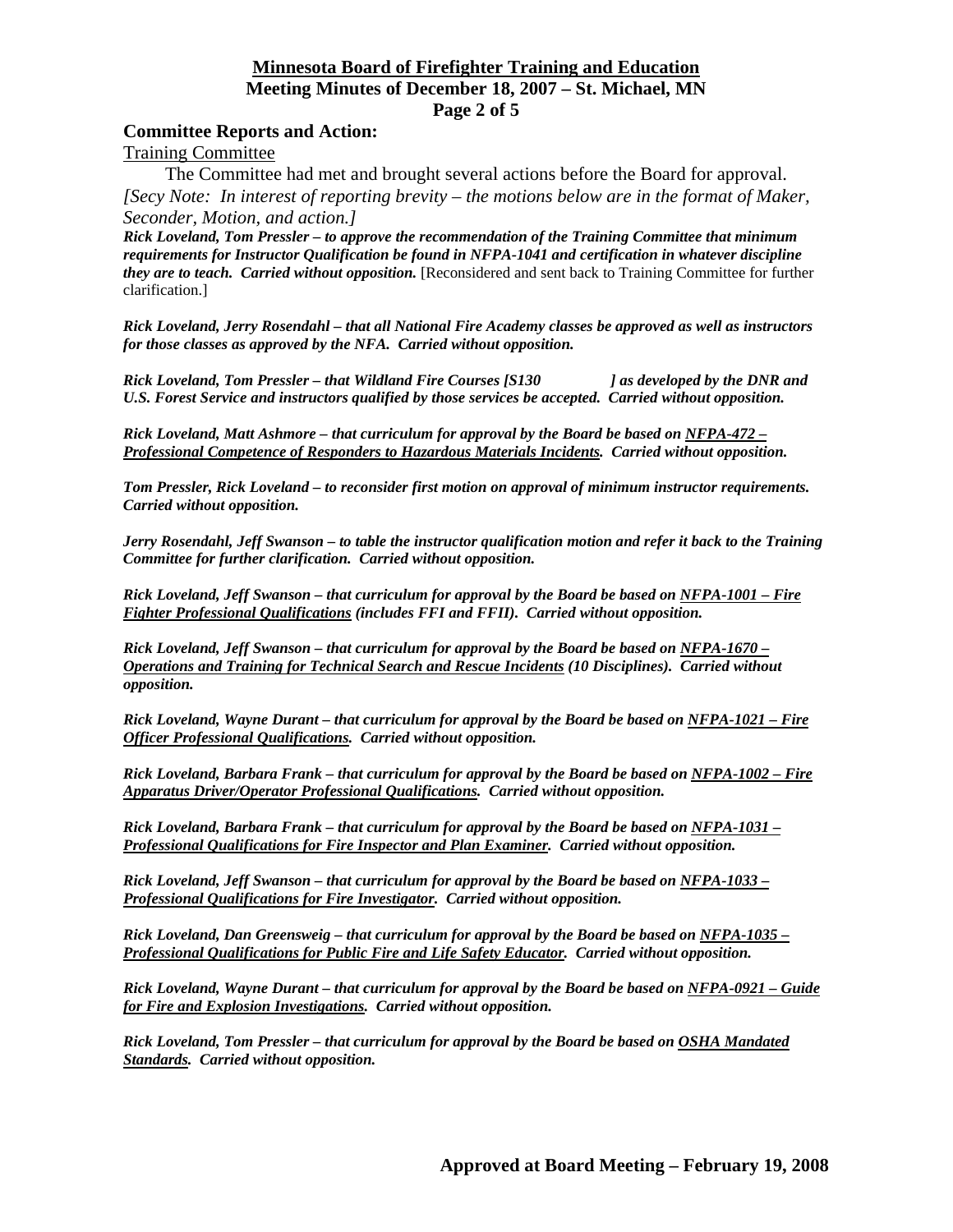#### **Minnesota Board of Firefighter Training and Education Meeting Minutes of December 18, 2007 – St. Michael, MN Page 3 of 5**

Administration Committee

- Marv Calvin reported and discussion was had about the space comments in the RFP.
- Some discussion of office location.

*Motion by Jeff Swanson to separate "space" and "employment" in the RFP. Second by Rick Loveland. Carried without opposition.*

#### **New Business:**

• Resolution 2007-1 approving Chairman to sign – (resolution and vote attached to Minutes)

*Motion by Tom Pressler to accept Resolution 2007-01 (granting authority to Board Chair, etc.). Second by Rick Loveland. Roll Call vote requested and carried without opposition.*

• Resolution 2007-2 establishing expiration date of "Notice of Special Meetings" as January  $1<sup>st</sup>$  each year. – (Resolution attached to Minutes)

*Motion by Tom Pressler to accept Resolution 2007-02 (establishing expiration date of "Notice of Special Meetings" as January 1st each year). Second by Jeff Swanson. Passed without opposition.*

The meeting was adjourned at 4:10 p.m.

Respectfully Submitted,

Tom Pressler, Secretary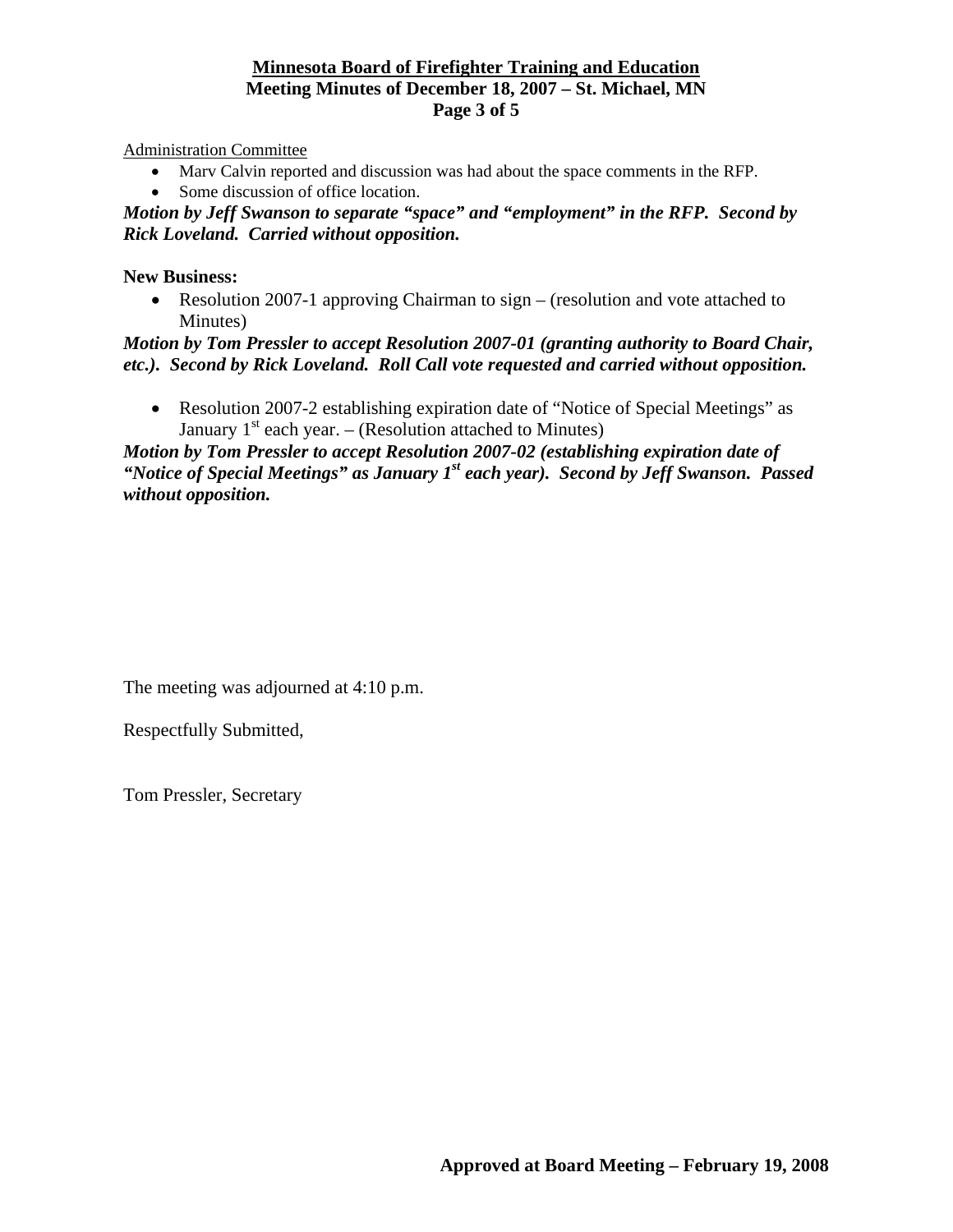## **Minnesota Board of Firefighter Training and Education Meeting Minutes of December 18, 2007 – St. Michael, MN Minnesota Board of Fire Training and Education Page 4 of 5**

**Resolution No. 2007-01** 

**BE IT RESOLVED, by the Minnesota Board of Firefighter Training and Education: that pursuant to Minnesota Statute Chapter 344; Section 2 [299n.02]; Subdivision 3; Number 3 (b)(1-3); the Board Chair shall be granted the authority to hire employees and sign, on behalf of the Board, contract related documents and contracts for technical and professional services, accounts payable and/or receivable, and to apply for, receive, and accept grants, gifts, devises and endowments that any entity may make to the Board.** 

**Motion by Tom Pressler to adopt Resolution 2007-01. Second by Dan Greensweig.** 

Roll Call Vote Dated this 18<sup>th</sup> day of December.

| <b>Nay</b> |               |
|------------|---------------|
| <b>Nay</b> | <b>Absent</b> |
| <b>Nay</b> | <b>Absent</b> |
| <b>Nay</b> |               |
| <b>Nay</b> | <b>Absent</b> |
| <b>Nay</b> | <b>Absent</b> |
| <b>Nay</b> |               |
| <b>Nay</b> |               |
| <b>Nay</b> |               |
| <b>Nay</b> | <b>Absent</b> |
| <b>Nay</b> |               |
| <b>Nay</b> |               |
| <b>Nay</b> |               |
|            | <b>Nay</b>    |

**Tom Pressler, Secretary** 

**\_\_\_\_\_\_\_\_\_\_\_\_\_\_\_\_\_\_\_\_\_\_\_\_\_\_\_\_\_\_\_\_**